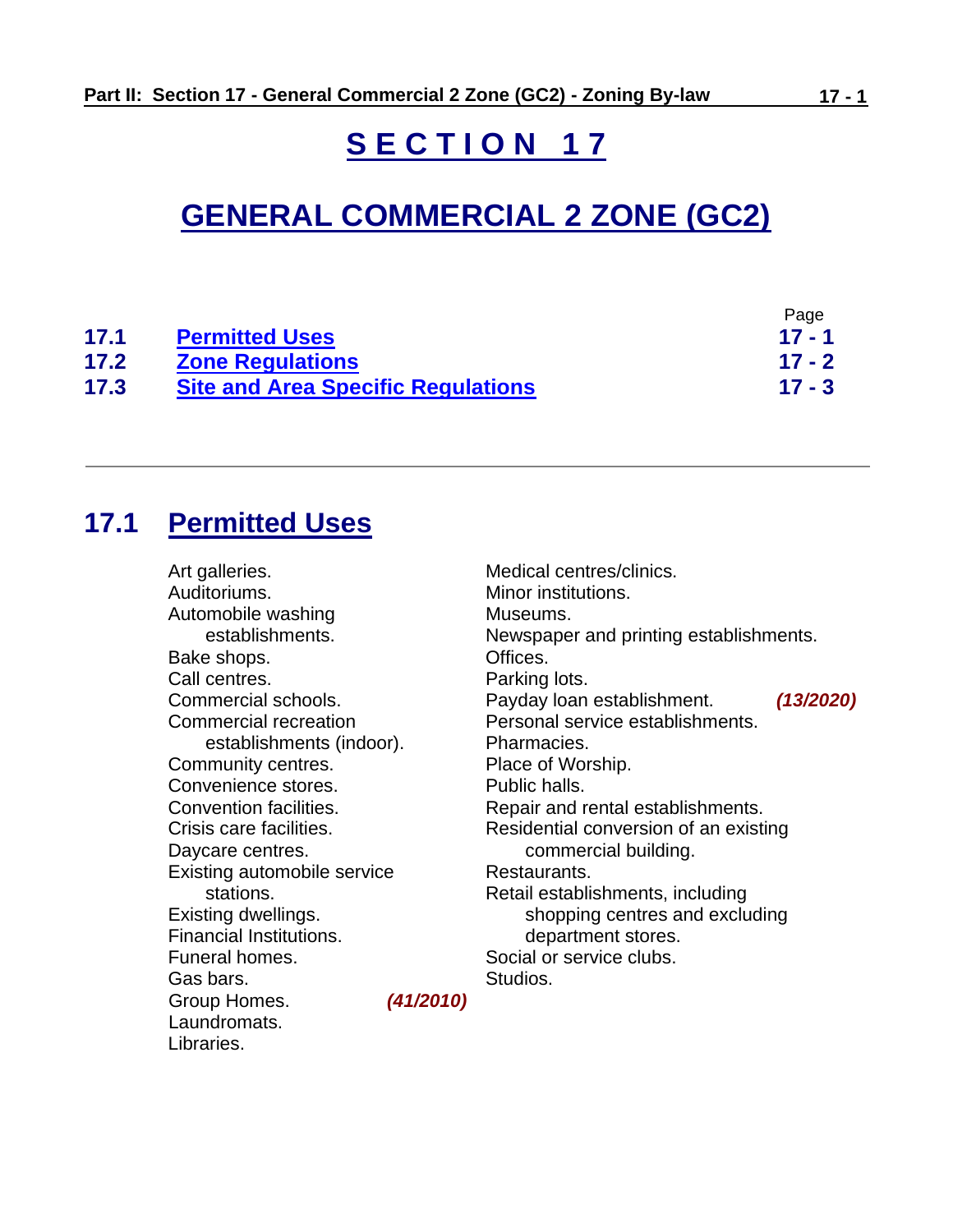## <span id="page-1-0"></span>**17.2 Zone Regulations**

## **17.2.1 All Uses Permitted in Section 17.1 with the Exception of Residential Conversion of an Existing Commercial Building, Existing Dwellings, Existing Automobile Service Stations, Gas Bars and Group Homes**  *(41/2010)*

| (1)  | Lot Area:                        | (minimum) |     | 460m <sup>2</sup>                                                                                                                                                                                         |
|------|----------------------------------|-----------|-----|-----------------------------------------------------------------------------------------------------------------------------------------------------------------------------------------------------------|
| (2)  | Lot Frontage:                    | (minimum) |     | 12m                                                                                                                                                                                                       |
| (3)  | Front Yard Depth:                | (minimum) |     | 6m                                                                                                                                                                                                        |
| (4)  | Side Yard Widths:                | (minimum) |     | <b>3m</b> (each side) except that where<br>the side yard abuts a Residential<br>Zone a minimum side yard of 5m<br>shall be provided                                                                       |
| (5)  | Rear Yard Depth:                 | (minimum) |     | 7.5m                                                                                                                                                                                                      |
| (6)  | Lot Coverage:                    | (maximum) |     | 35%                                                                                                                                                                                                       |
| (7)  | Height:                          | (maximum) |     | <b>10m</b>                                                                                                                                                                                                |
| (8)  | Landscaped Open Space: (minimum) |           |     | 15% except on a lot in the GC2<br>Zone abutting Exmouth Street as<br>shown on Zoning Map Parts 27,<br>28, 29 and 38 where landscaped<br>open space shall be provided as<br>follows:                       |
|      |                                  |           | i)  | a landscaped strip having a<br>minimum depth of 4.5m shall be<br>provided along that portion of the<br>Exmouth Street property line not<br>occupied by a driveway                                         |
|      |                                  |           | ii) | on a corner lot a landscaped strip<br>having a minimum depth of 3m<br>shall be provided along that portion<br>of a flanking or fronting street other<br>than Exmouth Street not occupied<br>by a driveway |
| (9)  | <b>Landscaped Strips:</b>        | (minimum) |     | <b>3m</b> adjacent to a Residential Zone                                                                                                                                                                  |
| (10) | <b>Floor Area Restrictions:</b>  | (maximum) |     | 300m <sup>2</sup> for restaurants                                                                                                                                                                         |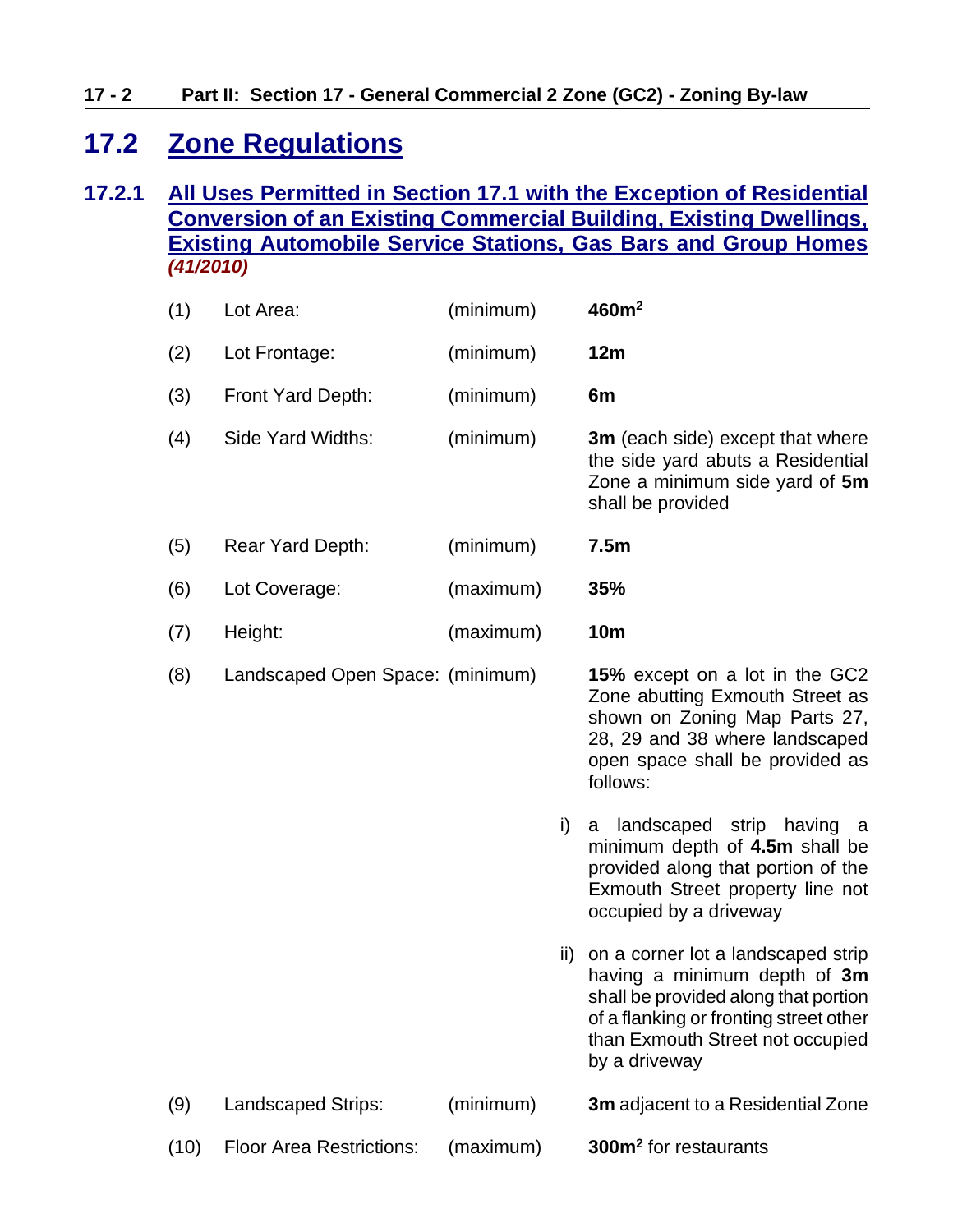## **17.2.2 Residential Conversion of an Existing Commercial Building**

(1) The regulations set out in Section 14.2.2 shall apply.

## **17.2.3 Existing Dwellings**

(1) The regulations set out in Section 7.2.1 shall apply.

## **17.2.4 Existing Automobile Service Stations and Gas Bars**

(1) The regulations set out in Section 15.2.2 shall apply.

### **17.2.5 Group Homes**

(1) The regulations set out in [Section 3.16](ZB_Sec_03_General_Regulations.doc#GR_3_16_Group_Homes) shall apply.

# <span id="page-2-0"></span>**17.3 Site and Area Specific Regulations**

**The following site and area specific zones shall be subject to the preceding permitted uses and zone regulations except where those permitted uses and regulations are varied by the provisions of these site and area specific zones**.

|        | Page     |        | Page      |        |           |
|--------|----------|--------|-----------|--------|-----------|
| GC2-1  | $17 - 4$ | GC2-13 | $17 - 10$ | GC2-25 | $17 - 16$ |
| GC2-2  | $17 - 4$ | GC2-14 | $17 - 10$ | GC2-26 | $17 - 16$ |
| GC2-3  | $17 - 5$ | GC2-15 | $17 - 11$ | GC2-27 | $17 - 17$ |
| GC2-4  | $17 - 6$ | GC2-16 | $17 - 11$ | GC2-28 | $17 - 17$ |
| GC2-5  | $17 - 6$ | GC2-17 | $17 - 12$ | GC2-29 | $17 - 18$ |
| GC2-6  | $17 - 7$ | GC2-18 | $17 - 12$ | GC2-30 | $17 - 18$ |
| GC2-7  | $17 - 7$ | GC2-19 | $17 - 13$ | GC2-31 | $17 - 19$ |
| GC2-8  | $17 - 8$ | GC2-20 | $17 - 13$ | GC2-32 | $17 - 20$ |
| GC2-9  | $17 - 8$ | GC2-21 | $17 - 14$ | GC2-33 | $17 - 20$ |
| GC2-10 | $17 - 8$ | GC2-22 | $17 - 14$ | GC2-34 | $17 - 20$ |
| GC2-11 | $17 - 9$ | GC2-23 | $17 - 15$ |        |           |
| GC2-12 | $17 - 9$ | GC2-24 | $17 - 15$ |        |           |

*(41/2010)*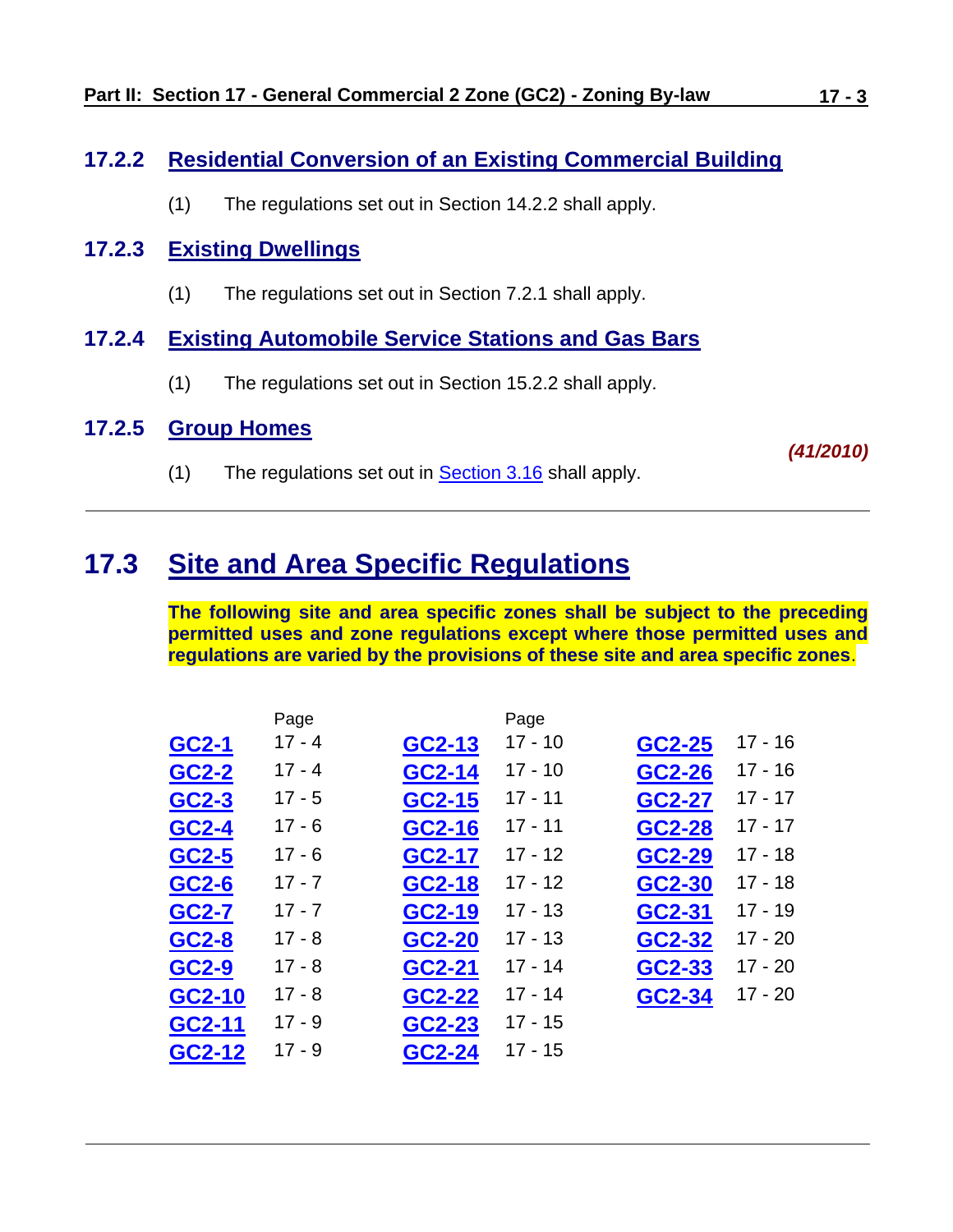## **17 - 4 Part II: Section 17 - General Commercial 2 Zone (GC2) - Zoning By-law**

## <span id="page-3-0"></span>**17.3.1 GC2-1** (See Zoning Map Part 38)

### **17.3.1.1 Permitted Uses**

(1) May be used for a parking lot.

## **17.3.1.2 Site Zone Regulations - Parking Lot**

| (1) | Fencing:                  | (minimum) | a 1.2m in height chain link fence<br>shall be maintained along the north<br>and south property lines                      |
|-----|---------------------------|-----------|---------------------------------------------------------------------------------------------------------------------------|
| (2) | Access:                   | (maximum) | 1 access driveway from Napier<br><b>Street</b>                                                                            |
| (3) | <b>Landscaped Strips:</b> | (minimum) | 6m strip along the Napier Street<br>frontage not occupied by<br>the<br>access driveway                                    |
| (4) | Parking Storage:          | (minimum) | no overnight parking and<br>no no<br>storage of any commercial motor<br>vehicles weighing in excess of<br>2,270 kilograms |

## <span id="page-3-1"></span>**17.3.2 GC2-2** (See Zoning Map Part 29)

### **17.3.2.1 Permitted Uses**

(1) Shall be used for an office for dentists.

## **17.3.2.2 Site Zone Regulations - Office for Dentists**

| (1) | Landscaped Open Space: (minimum) |           | as existed on the date of passing<br>of this By-law                                                                           |
|-----|----------------------------------|-----------|-------------------------------------------------------------------------------------------------------------------------------|
| (2) | Setbacks:                        | (minimum) | the front, side and rear yard<br>setbacks shall be maintained                                                                 |
| (3) | Lighting:                        | (minimum) | exterior lighting shall be of a non-<br>glare nature and directed away<br>from any adjacent residential<br>properties         |
| (4) | Trees:                           | (minimum) | mature trees on the lot shall be<br>maintained                                                                                |
| (5) | Parking:                         | (minimum) | 14 parking spaces with 1 space<br>signed and reserved for the<br>exclusive use of the tenants at 812<br><b>Lynwood Avenue</b> |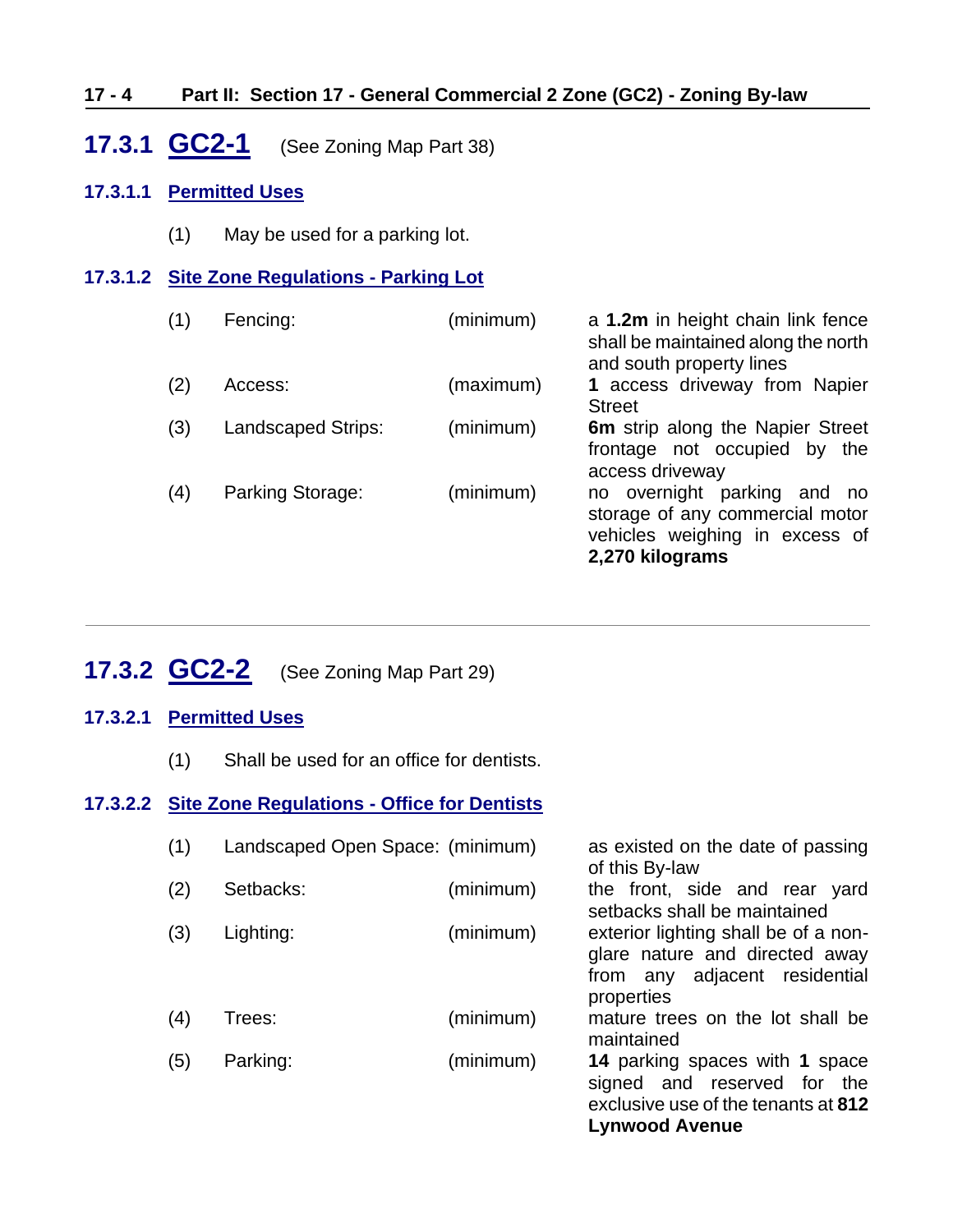- (6) Use of Buildings: (maximum) **812 Lynwood Avenue** dwelling shall be limited to single detached dwelling use only - the office area shall be located on the ground floor of the commercial building and shall be limited to a maximum of **177m<sup>2</sup>** - the commercial building shall be used for not more than **3** dentists with a combined support staff of **1** hygienist, **1** receptionist and **3** chairside assistants
- <span id="page-4-0"></span>**17.3.3 GC2-3** (See Zoning Map Part 27)

#### **17.3.3.1 Permitted Uses**

The lands shall only be used for the following uses:

- (1) Medical centres/clinics.
- (2) Offices.

#### **17.3.3.2 Site Zone Regulations**

| (1) | Setbacks:                        | (minimum) | setbacks of the existing<br>the<br>buildings shall be maintained                                                        |
|-----|----------------------------------|-----------|-------------------------------------------------------------------------------------------------------------------------|
| (2) | Character:                       | (minimum) | external residential character of<br>the buildings shall be maintained                                                  |
| (3) | Driveways:                       | (maximum) | $\mathbf{2}$                                                                                                            |
| (4) | Parking:                         | (minimum) | existing parking areas shall be<br>maintained                                                                           |
| (5) | <b>Privacy Screening:</b>        | (minimum) | <b>1.5m</b> in height consisting<br>of<br>opaque fencing or hedging along<br>the east, west and south property<br>line  |
| (6) | Landscaped Open Space: (minimum) |           | 30%                                                                                                                     |
| (7) | Lighting:                        | (minimum) | external lighting shall be of a non-<br>glare nature and directed away<br>residential<br>adjacent<br>from<br>properties |
| (8) | <b>Commercial Signs:</b>         | (maximum) | <b>0.6m</b> in area to be attached to the<br>building to which it applies and not<br>be illuminated                     |
| (9) | Easement:                        | (minimum) | mutual easement over the<br>a<br>parking area and driveway is to be<br>provided for all properties                      |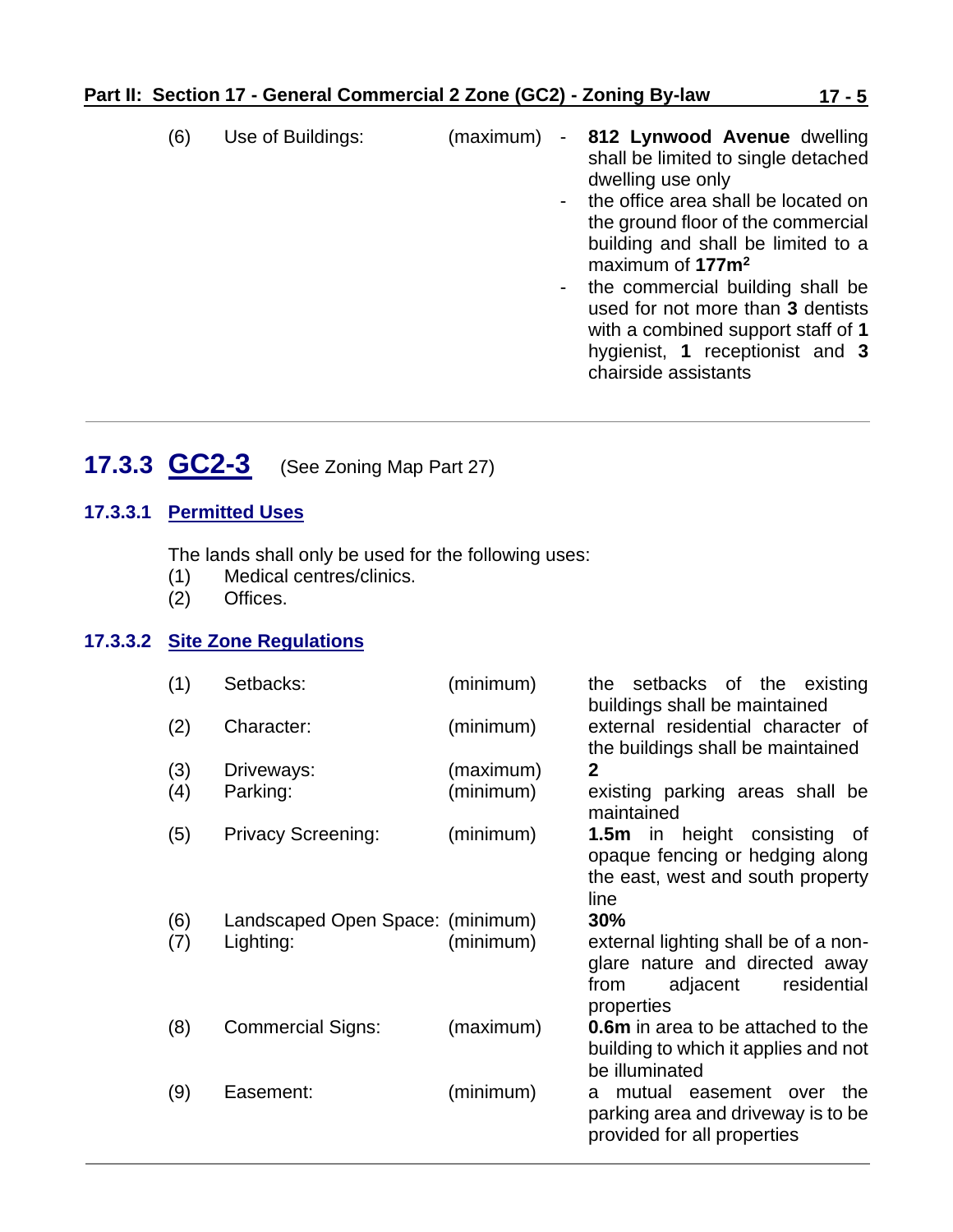#### **17 - 6 Part II: Section 17 - General Commercial 2 Zone (GC2) - Zoning By-law**

## <span id="page-5-0"></span>**17.3.4 GC2-4** (See Zoning Map Part 28)

#### **17.3.4.1 Permitted Uses**

The lands shall only be used for the following uses:

- (1) Accessory uses and buildings.
- (2) Medical centres/clinics.
- (3) Offices.

#### **17.3.4.2 Site Zone Regulations**

| (1)<br>(2)        | Side Yard Width:<br>Access:                                        | (minimum)<br>(maximum) | south side yard of 3m<br>sole access shall be provided<br>between 414 East Street and 416<br><b>East Street</b> |
|-------------------|--------------------------------------------------------------------|------------------------|-----------------------------------------------------------------------------------------------------------------|
| (3)<br>(4)<br>(5) | Loading Space:<br>Driveway Width:<br><b>All Other Regulations:</b> | (minimum)<br>(minimum) | no loading space is required<br>3m<br>the regulations set out in Section<br>17.2.1 shall apply                  |

## <span id="page-5-1"></span>**17.3.5 GC2-5** (See Zoning Map Part 28)

#### **17.3.5.1 Permitted Uses**

The lands shall only be used for the following uses:

- (1) A doctor's office on the ground floor only.
- (2) A dwelling unit in the basement only.
- (3) Accessory uses and buildings.

## **17.3.5.2 Site Zone Regulations**

| (1)<br>(2) | Parking Spaces:<br>Setbacks:     | (minimum)<br>(minimum) | 8 spaces<br>existing building setbacks to be<br>maintained                                                                                                                                            |
|------------|----------------------------------|------------------------|-------------------------------------------------------------------------------------------------------------------------------------------------------------------------------------------------------|
| (3)        | Landscaped Open Space: (minimum) |                        | as existed on the date of passage<br>of this By-law                                                                                                                                                   |
| (4)        | Lighting:                        | (minimum)              | exterior lighting shall be non-glare<br>and directed away from adjacent<br>residential properties                                                                                                     |
| (5)        | <b>Privacy Fence:</b>            | (minimum)              | 1.5m in height, constructed of<br>wood or chain link with privacy<br>slats along the west boundary and<br>along the south boundary from the<br>rear lot line to a point 6m from<br><b>East Street</b> |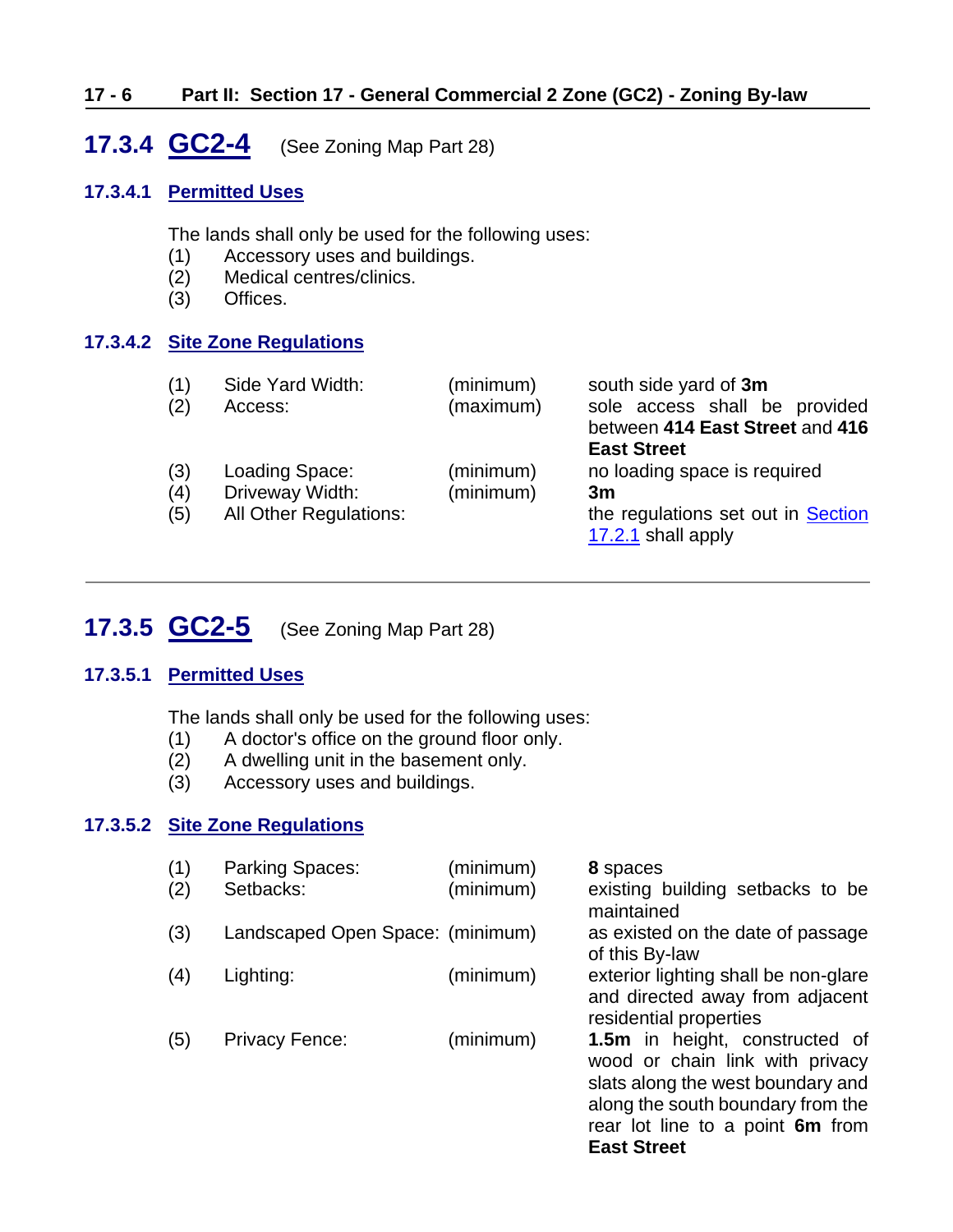(6) Character: (minimum) the external residential character of the building shall be maintained

# <span id="page-6-0"></span>**17.3.6 GC2-6** (See Zoning Map Part 28)

#### **17.3.6.1 Permitted Uses**

The lands shall only be used for the following uses:

- (1) Accessory uses and buildings.
- Medical centres/clinics.
- (3) Offices.

## <span id="page-6-1"></span>**17.3.7 GC2-7** (See Zoning Map Part 29)

#### **17.3.7.1 Site Zone Regulations**

| (1)<br>(2) | Height:<br>Site Coverage: | (maximum)<br>(maximum)      | 2 storeys<br>40% coverage for buildings and<br>parking areas                                                                                              |
|------------|---------------------------|-----------------------------|-----------------------------------------------------------------------------------------------------------------------------------------------------------|
| (3)        | <b>Privacy Fencing:</b>   | (minimum)                   | <b>1.8m</b> in height, consisting of an<br>opaque fence of wood, brick or<br>stone or combination of each along<br>the south limit of the lot             |
| (4)        | <b>Landscaped Strips:</b> | (minimum)<br>$\blacksquare$ | 12m along the Exmouth Street<br>frontage to consist of grass, shrubs<br>and trees<br>4.5m along the south property line<br>to consist of shrubs and trees |
| (5)        | Lighting:                 | (minimum)                   | exterior lighting to be non-glare in<br>type and directed away from<br>residential lands and any public<br>street                                         |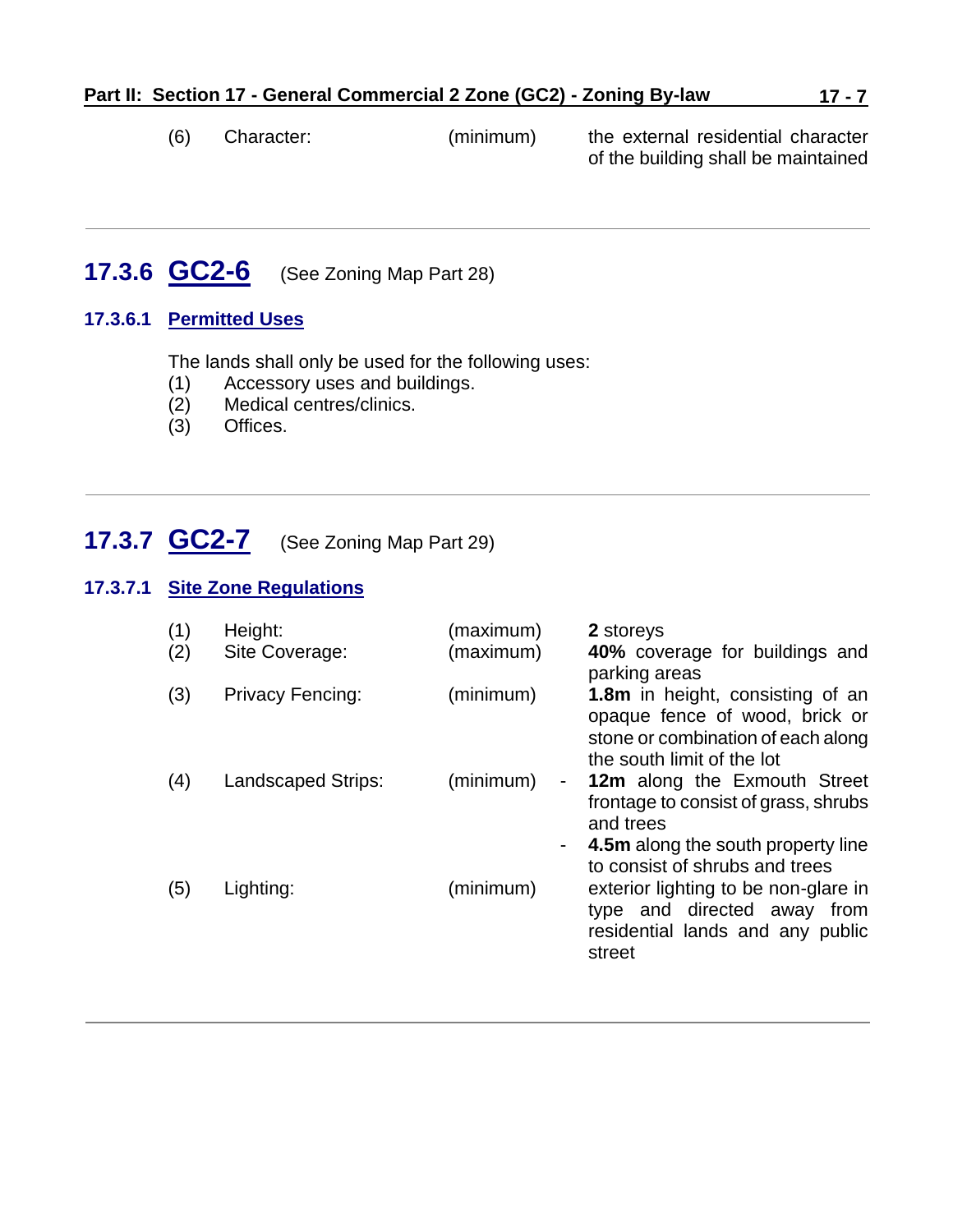#### **17 - 8 Part II: Section 17 - General Commercial 2 Zone (GC2) - Zoning By-law**

## <span id="page-7-0"></span>**17.3.8 GC2-8** See Zoning Map Part 29)

#### **17.3.8.1 Permitted Uses**

(1) An existing semi detached dwelling.

#### **17.3.8.2 Site Zone Regulations**

(1) The regulations set out in Section 8.2.1 shall apply.

## <span id="page-7-1"></span>**17.3.9 GC2-9** (See Zoning Map Part 29)

#### **17.3.9.1 Permitted Uses**

- (1) Accessory uses and buildings.
- (2) The lands shall only be used for a **2** storey office building.

#### **17.3.9.2 Site Zone Regulations**

| (1) | Front Yard Depth: | (maximum) | <b>10m</b>                                                      |
|-----|-------------------|-----------|-----------------------------------------------------------------|
| (2) | Side Yard Width:  | (minimum) | <b>3m</b> west side yard maintained as<br>landscaped open space |
| (3) | Height:           | (maximum) | 6.7m                                                            |
| (4) | Parking:          | (minimum) | access to the parking area shall be<br>from Melrose Street      |

## <span id="page-7-2"></span>**17.3.10 GC2-10** (See Zoning Map Part 29)

#### **17.3.10.1 Permitted Uses**

- (1) Accessory uses and buildings.
- (2) The lands shall be used for **2** storey office buildings, only.

#### **17.3.10.2 Site Zone Regulations**

(1) Driveway: (maximum) a mutual driveway with a minimum

width of **6m** shall be provided along the boundary line between **859 and 861 Exmouth Street** and any necessary easements established to allow joint use of the driveway and parking lot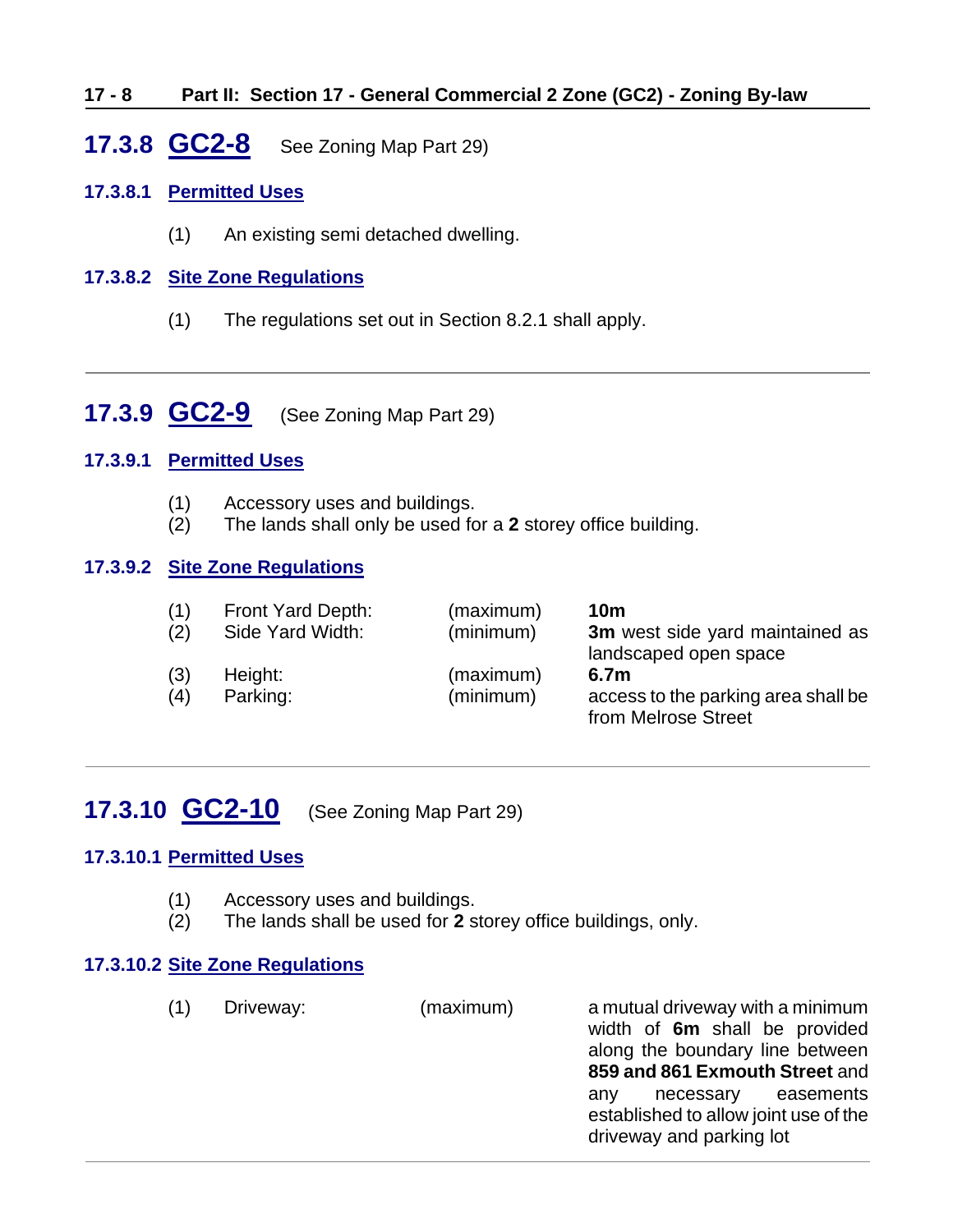# <span id="page-8-0"></span>**17.3.11 GC2-11** (See Zoning Map Part 54)

## **17.3.11.1 Site Zone Regulations**

| (1) | <b>Special Use Restriction:</b>  |                                                 | the upper floor shall be used as an<br>apartment dwelling unit only                                                                                 |
|-----|----------------------------------|-------------------------------------------------|-----------------------------------------------------------------------------------------------------------------------------------------------------|
| (2) | Setbacks:                        | (minimum)                                       | the existing front, side and rear<br>yard setbacks shall be maintained                                                                              |
| (3) | Parking:                         | (minimum)                                       | 6 spaces                                                                                                                                            |
| (4) | Landscaped Open Space: (minimum) |                                                 | as existed on the date of passing<br>of this By-law                                                                                                 |
| (5) | <b>Privacy Fence:</b>            | (minimum)                                       | a 1.5m opaque fence along the<br>north and east limits of the parking<br>lot                                                                        |
| (6) | Character:                       | (minimum)                                       | the residential character of the<br>building shall be maintained                                                                                    |
| (7) | Signs:                           | (maximum)<br>Height:<br>Location:<br>٠<br>Area: | 1.8 <sub>m</sub><br>not within 3m of a property line<br>1.9 <sup>m²</sup>                                                                           |
| (8) | Lighting:                        | Illumination:<br>$\qquad \qquad \blacksquare$   | low intensity, non-glare<br>exterior lighting shall be of a non-<br>glare nature and directed away<br>residential<br>adjacent<br>from<br>properties |

## <span id="page-8-1"></span>**17.3.12 GC2-12** (See Zoning Map Part 29)

## **17.3.12.1 Permitted Uses**

(1) May be used for a **2** storey office building.

## **17.3.12.2 Site Zone Regulations - 2 Storey Office Building**

| (1) | Front Yard Depth:                | (minimum) | 6.1 <sub>m</sub>      |
|-----|----------------------------------|-----------|-----------------------|
| (2) | Side Yard Widths:                | (minimum) | - 4.6m west side yard |
|     |                                  |           | 10.6m east side yard  |
| (3) | Rear Yard Depth:                 | (minimum) | 19.8m                 |
| (4) | Landscaped Open Space: (minimum) |           | <b>20%</b>            |
|     |                                  |           |                       |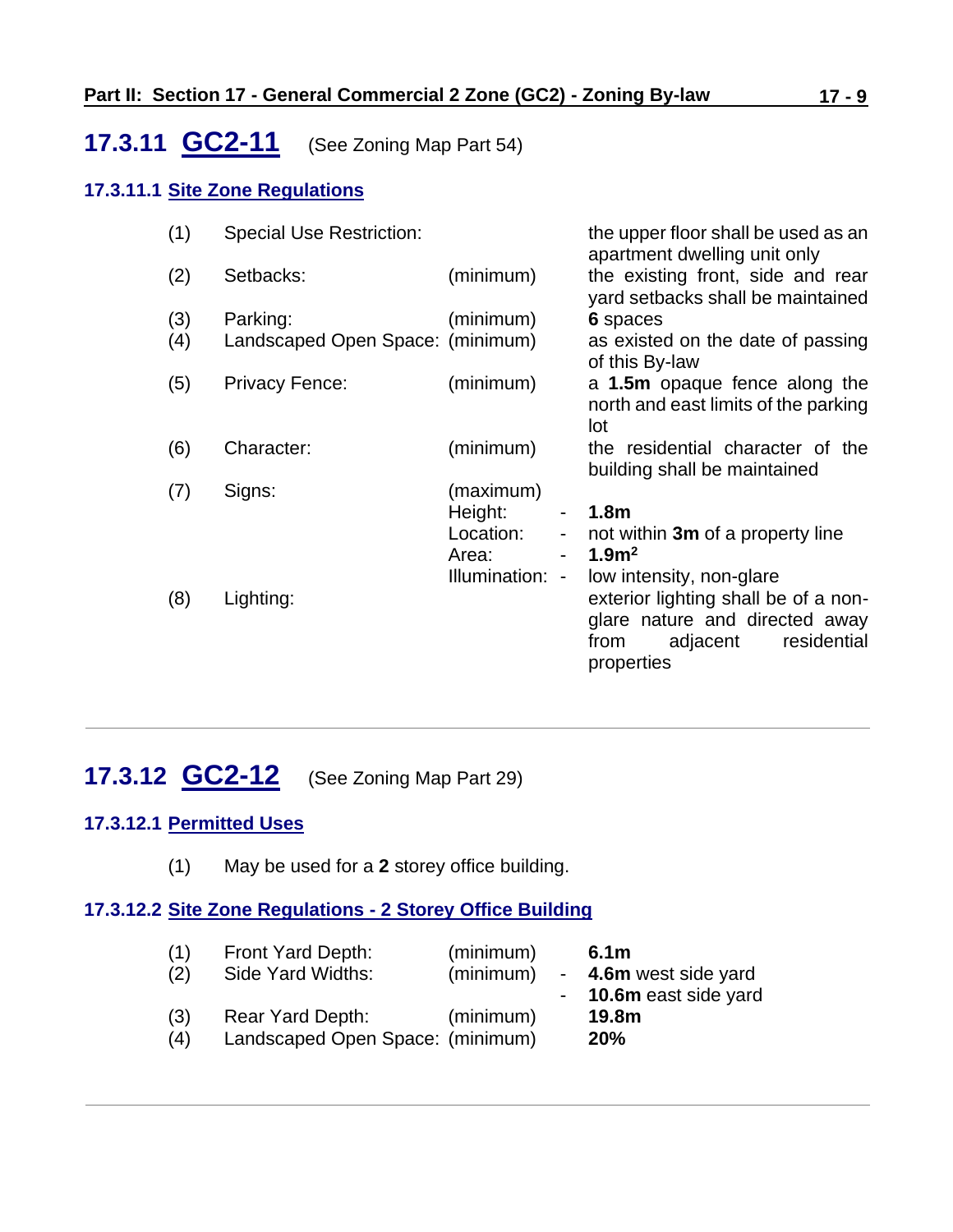## <span id="page-9-0"></span>**17.3.13 GC2-13** (See Zoning Map Part 29)

#### **17.3.13.1 Permitted Uses**

The lands shall be used for the following uses only:

- (1) Accessory uses and buildings.
- (2) Laundromats.
- (3) Medical centres/clinics.
- (4) Offices.

### **17.3.13.2 Site Zone Regulations**

| (1)<br>(2)<br>(3) | Lot Frontage:<br>Side Yard Widths:<br><b>Landscaped Strips:</b> | (minimum)<br>(minimum)<br>(minimum) | $\sim$ | 18.3 <sub>m</sub><br><b>0.66m</b> along west property line<br><b>0.66m</b> along west property line<br><b>2.5m</b> along the east property line,<br>except that no landscaped strip<br>shall be required along the east<br>property line for a distance of<br>44.3m, beginning at a<br>point<br>located 17.5m from the front lot<br>line |
|-------------------|-----------------------------------------------------------------|-------------------------------------|--------|------------------------------------------------------------------------------------------------------------------------------------------------------------------------------------------------------------------------------------------------------------------------------------------------------------------------------------------|
|-------------------|-----------------------------------------------------------------|-------------------------------------|--------|------------------------------------------------------------------------------------------------------------------------------------------------------------------------------------------------------------------------------------------------------------------------------------------------------------------------------------------|

# <span id="page-9-1"></span>**17.3.14 GC2-14** (See Zoning Map Part 42)

#### **17.3.14.1 Permitted Uses**

The lands shall be used for the following uses only:

- (1) Accessory uses and buildings.
- (2) Art Galleries.
- (3) Medical centres/clinics.
- (4) Offices.

#### **17.3.14.2 Site Zone Provisions**

| (1) | Setbacks: |           |            | (minimum) - north yard 5.3m         |
|-----|-----------|-----------|------------|-------------------------------------|
|     |           |           |            | - south yard 15.8m                  |
|     |           |           |            | - east yard $2.7m$                  |
|     |           |           | $\sim 100$ | west yard 3.6m                      |
| (2) | Parking:  | (minimum) |            | - 4 spaces in the south side yard   |
|     |           |           |            | setback adjacent to Charlotte       |
|     |           |           |            | Street and that additional required |
|     |           |           |            | parking be provided<br>on on        |
|     |           |           |            | Commercially zoned lands within     |
|     |           |           |            | 150m of the lot                     |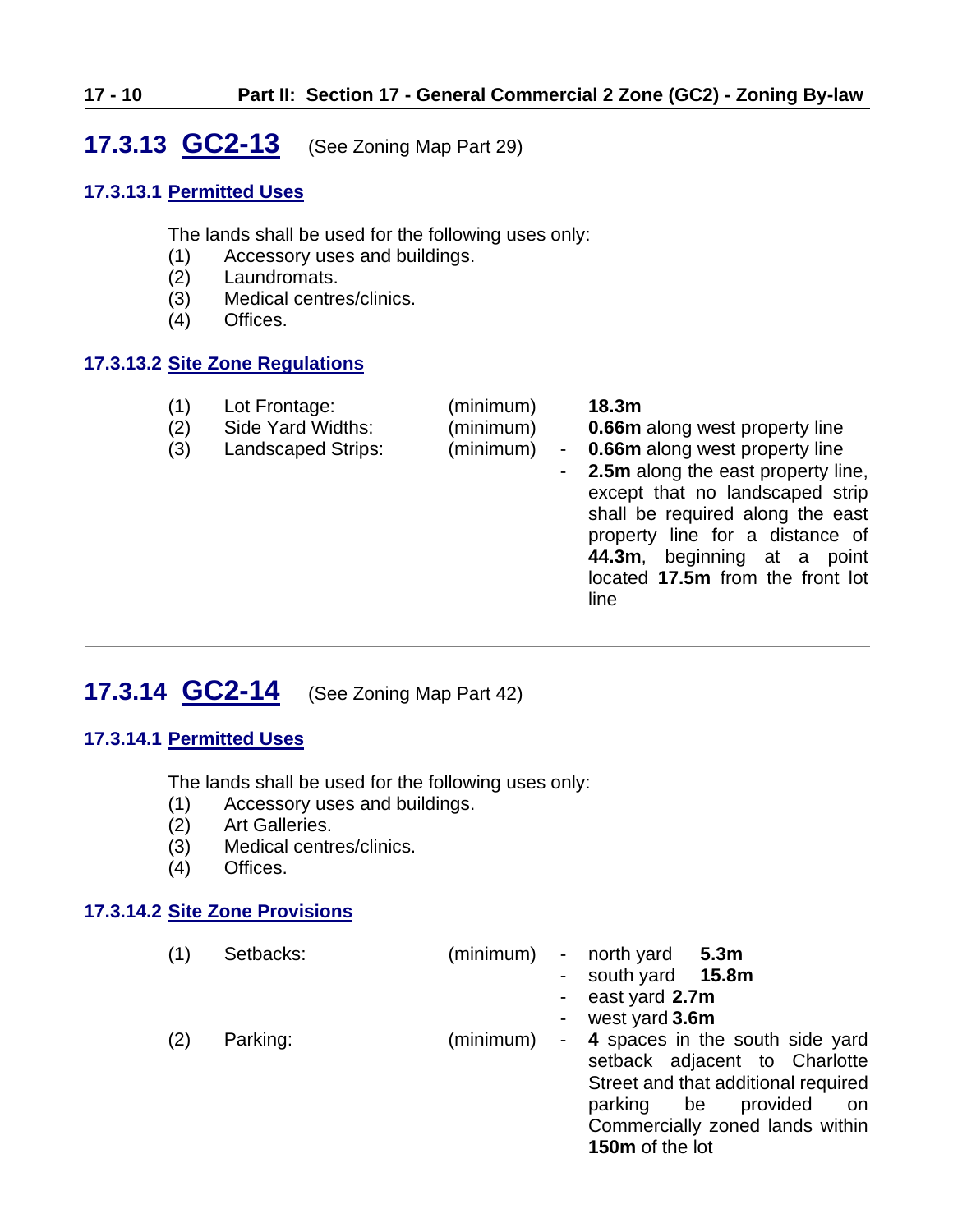- medical centre parking shall be provided on the basis of **1** space per **30m<sup>2</sup>** net floor area

# <span id="page-10-0"></span>**17.3.15 GC2-15** (See Zoning Map Part 28)

## **17.3.15.1 Permitted Uses**

The lands shall be used for the following uses only:

- (1) Accessory uses and buildings.
- (2) Convenience stores.
- (3) Medical centres/clinics.
- (4) Minor institutions.
- (5) Multiple attached dwellings.
- (6) Offices.
- (7) Retail establishments.
- (8) Women's shelters.

## **17.3.15.2 Site Zone Regulations**

| (1) | Access:                       | - sole access shall be provided     |
|-----|-------------------------------|-------------------------------------|
|     |                               | between 416 and 418 Exmouth         |
|     |                               | <b>Street</b>                       |
|     |                               | - the minimum driveway widths shall |
|     |                               | be 3m                               |
| (2) | Loading Spaces:               | not required                        |
| (3) | <b>All Other Regulations:</b> | the regulations set out in Section  |
|     |                               | 17.2.1 shall apply                  |

## <span id="page-10-1"></span>**17.3.16 GC2-16** (See Zoning Map Part 42)

### **17.3.16.1 Permitted Uses**

A gas bar may be permitted.

#### **17.3.16.2 Site Zone Regulations - Gas Bar**

| $(1)$ Setbacks: |  | $(minimum)$ - north yard 18m |  |
|-----------------|--|------------------------------|--|
|                 |  | - east yard <b>3m</b>        |  |
|                 |  | - south yard <b>0m</b>       |  |

- west yard **25.3m**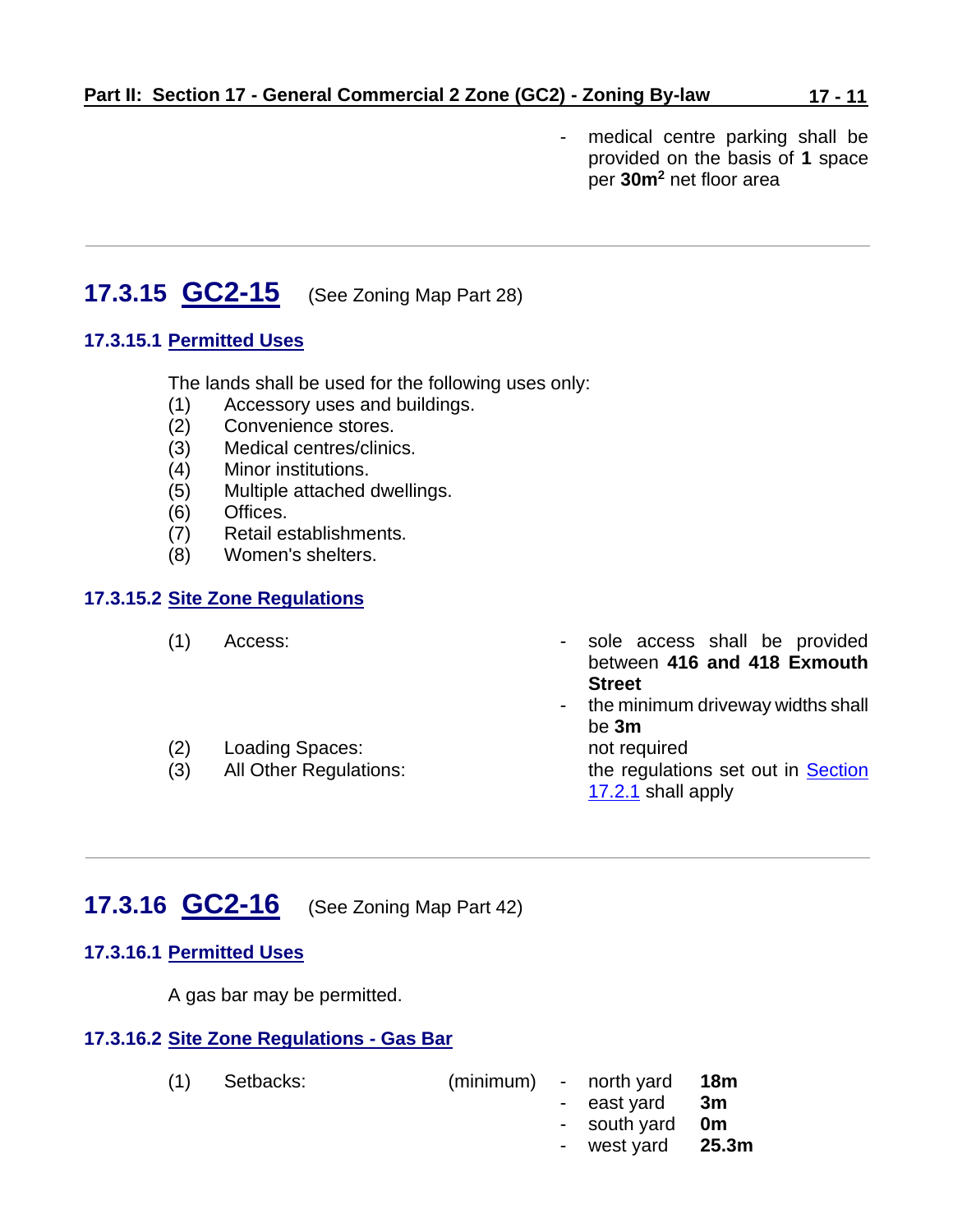| $17 - 12$ | Part II: Section 17 - General Commercial 2 Zone (GC2) - Zoning By-law |                                  |                                                                                                        |  |  |
|-----------|-----------------------------------------------------------------------|----------------------------------|--------------------------------------------------------------------------------------------------------|--|--|
|           | (2)                                                                   | Landscaped Open Space: (minimum) | 16%                                                                                                    |  |  |
|           | (3)                                                                   | Landscaped Strip Exemption:      | the 3m landscaped strip along east<br>side of lot may be used for a<br>driveway within 13.5m of London |  |  |
|           | (4)                                                                   | Parking:                         | Road<br>permitted within the required front<br>yard setback from Christina Street                      |  |  |

## <span id="page-11-0"></span>**17.3.17 GC2-17** (See Zoning Map Part 28)

## **17.3.17.1 Permitted Uses**

(1) A gas bar may be permitted.

### **17.3.17.2 Site Zone Regulations - Gas Bar**

| (1) | Landscaped Open Space: (minimum) |           | 16%                                                                                                      |
|-----|----------------------------------|-----------|----------------------------------------------------------------------------------------------------------|
| (2) | Landscaped Strips:               | (minimum) | <b>1.2m</b> along south and southeast<br>property lines                                                  |
| (3) | Driveway:                        | (maximum) | 1 curb cut off of Exmouth Street<br>with a maximum width of 12.2m                                        |
| (4) | Parking:                         | (minimum) | permitted within required front and<br>side yard setback adjacent to<br><b>Exmouth and Capel Streets</b> |

# <span id="page-11-1"></span>**17.3.18 GC2-18** (See Zoning Map Part 27)

## **17.3.18.1 Permitted Uses**

(1) An automobile washing establishments may be permitted.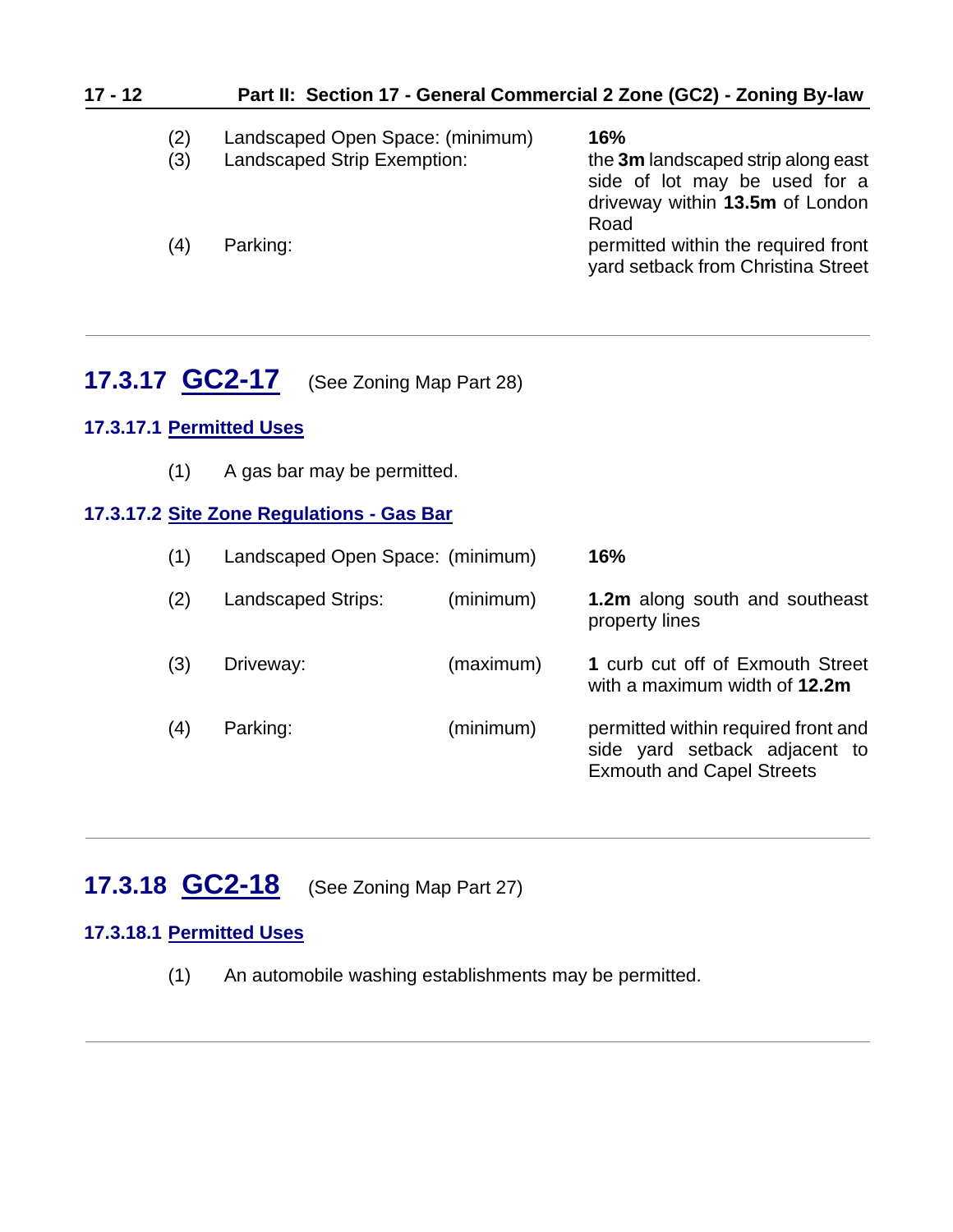# <span id="page-12-0"></span>**17.3.19 GC2-19** (See Zoning Map Part 27)

## **17.3.19.1 Permitted Uses**

The lands shall be used for the following uses only:

- (1) Accessory uses and buildings.
- (2) Medical centres/clinics.
- (2) Offices.

### **17.3.19.2 Site Zone Regulations**

| (1)<br>(2)<br>(3) | Side Yard Widths:<br>Landscaped Open Space: (minimum)<br><b>Landscaped Strips:</b> | (minimum)<br>(minimum) | 3.1m along the east property line<br>26%<br><b>1.5m</b> in width along the south                                    |
|-------------------|------------------------------------------------------------------------------------|------------------------|---------------------------------------------------------------------------------------------------------------------|
| (4)               | Parking:                                                                           | (maximum)              | property line only<br>2 parking spaces permitted in the                                                             |
|                   |                                                                                    |                        | required front yard setback<br>adjacent to Exmouth Street                                                           |
| (5)               | Floor Area:                                                                        | (maximum)              | the medical centre/clinic shall not<br>exceed 160m <sup>2</sup> unless additional<br>lands are provided for parking |

# <span id="page-12-1"></span>**17.3.20 GC2-20** (See Zoning Map Part 38)

### **17.3.20.1 Permitted Uses**

The lands shall be used for the following uses only:

- (1) Accessory uses and buildings.
- (2) Minor institutions.
- (3) Offices.

### **17.3.20.2 Site Zone Regulations**

- (1) Landscaped Open Space: (minimum) **16%**
- (2) Landscaped Strip: (minimum) **1.5m** in width along the south property line for a distance **24m** west of Napier Street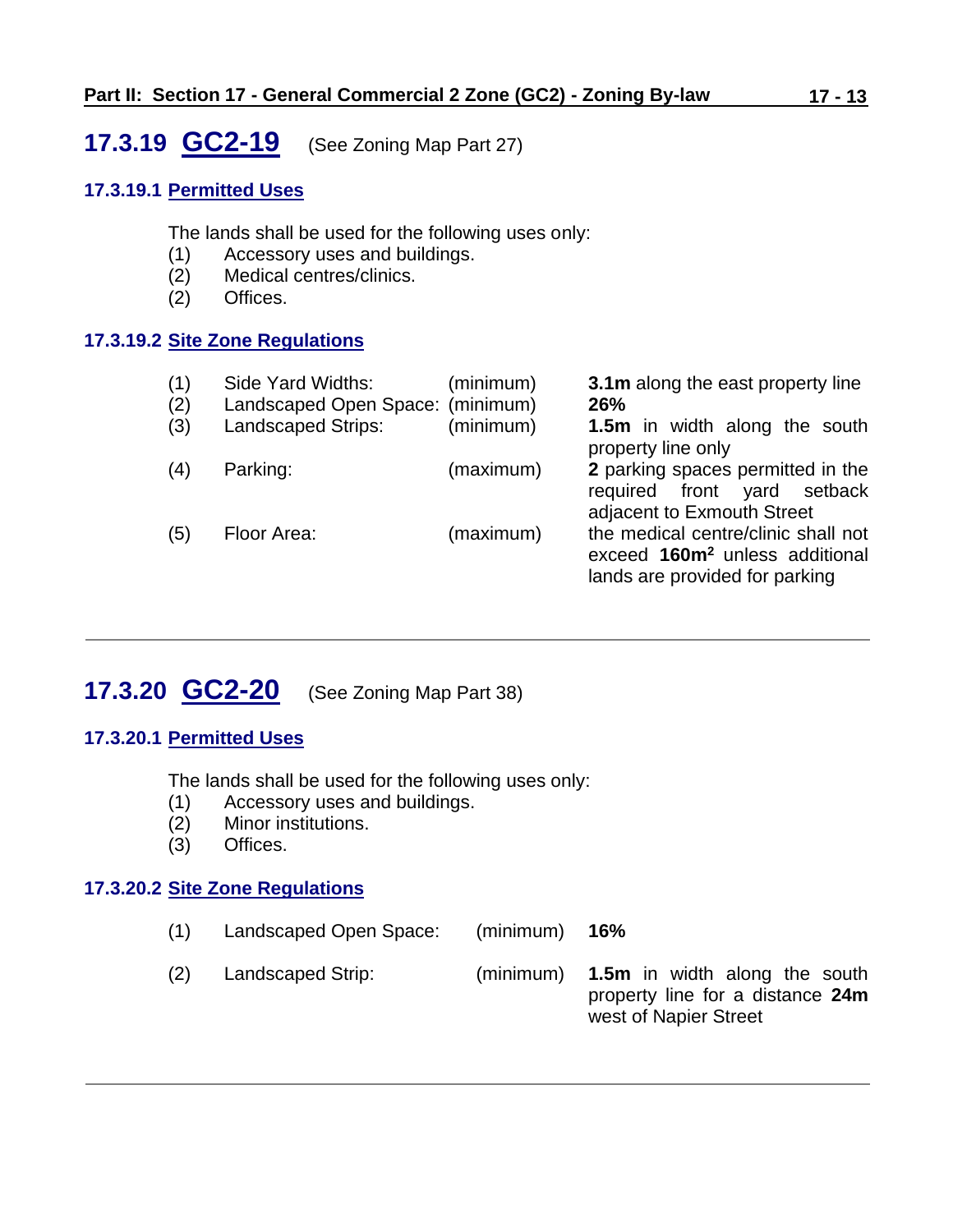#### **17 - 14 Part II: Section 17 - General Commercial 2 Zone (GC2) - Zoning By-law**

## <span id="page-13-0"></span>**17.3.21 GC2-21** (See Zoning Map Part 29)

### **17.3.21.1 Site Zone Regulations**

| (1) | Landscaped Open Space: (minimum) |           | 15%                                                                                                   |
|-----|----------------------------------|-----------|-------------------------------------------------------------------------------------------------------|
| (2) | Landscaped Strip:                | (minimum) | <b>1.5m</b> landscaped strip along the<br>southmost 62.6m of the southmost                            |
| (3) | Loading Space:                   | (minimum) | portion of the east property line<br>no loading space is required for<br>the shopping centre building |

## <span id="page-13-1"></span>**17.3.22 GC2-22** (See Zoning Map Part 27)

## **17.3.22.1 Permitted Uses**

(1) An office or medical centre/clinic may be permitted.

## **17.3.22.2 Site Zone Regulations - Office or Medical Centre/Clinic**

| (1)        | Front Yard Depth:                                      | (minimum)                                               | as existed on the date of passing<br>of this By-law                                                                                                                                                                                          |
|------------|--------------------------------------------------------|---------------------------------------------------------|----------------------------------------------------------------------------------------------------------------------------------------------------------------------------------------------------------------------------------------------|
| (2)        | Side Yard Width:                                       | (minimum)                                               | 2.1m west side yard for the most<br>westerly building                                                                                                                                                                                        |
| (3)<br>(4) | Landscaped Open Space: (minimum)<br>Landscaped Strips: | (minimum)<br>$\overline{\phantom{a}}$<br>$\blacksquare$ | 21%<br><b>1.5m</b> strip along the south property<br>line for a distance of 30m from the<br>east property line<br><b>1.25m</b> strip along a portion of the<br>south property line for a distance<br>of 13.4m from the west property<br>line |
| (5)<br>(6) | Loading Space:<br>Access:                              | (minimum)<br>(maximum)                                  | no landscaped strip is required<br>along the west property line<br>not required<br>sole access will be provided<br>between 383 and 387 Exmouth<br><b>Street</b>                                                                              |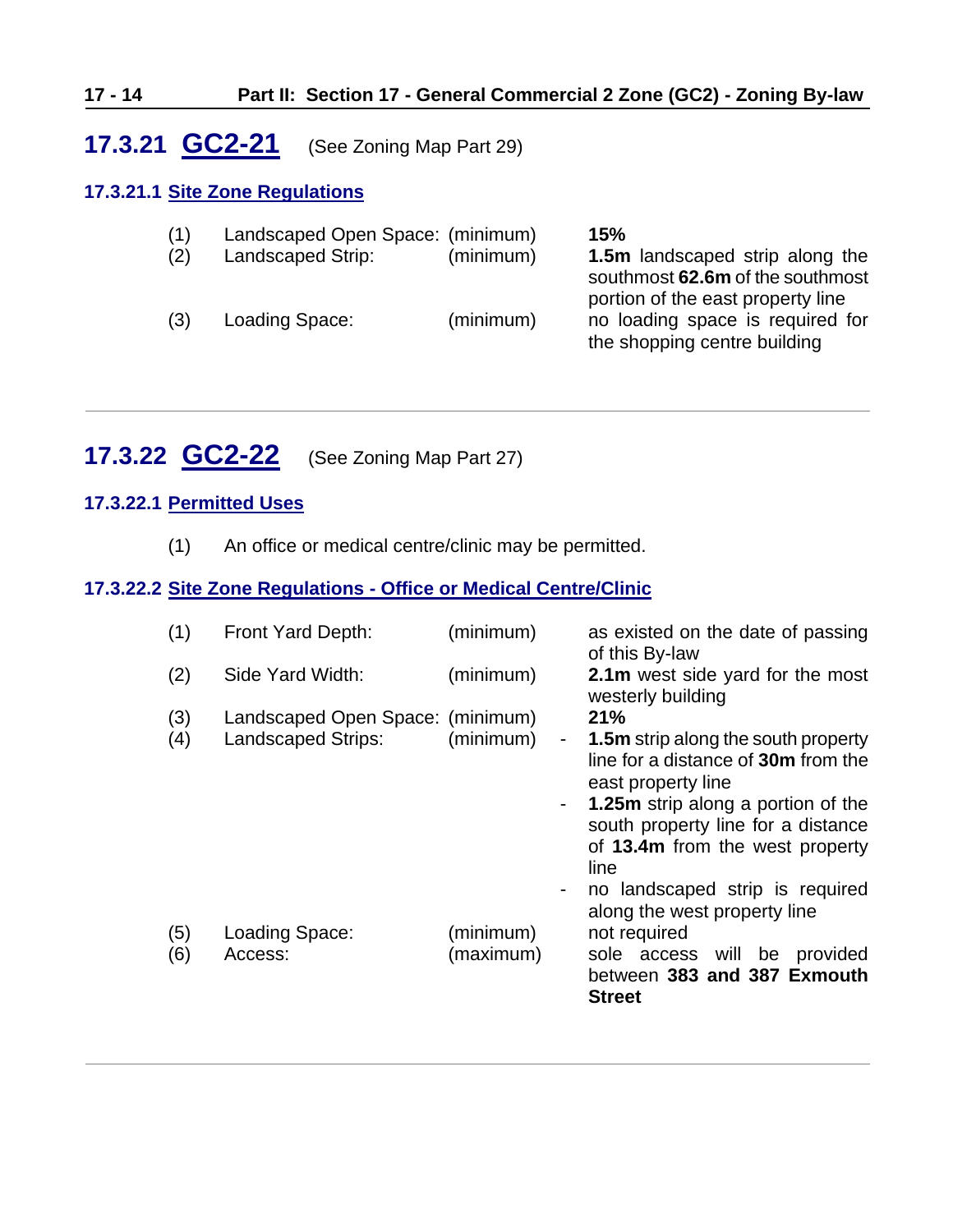## <span id="page-14-0"></span>**17.3.23 GC2-23** (See Zoning Map Part 29)

### **17.3.23.1 Permitted Uses**

(1) An automobile service station use limited to the lubrication and changing of oil of automobiles may be permitted.

## **17.3.23.2 Site Zone Regulations - Automobile Service Station**

| (1)<br>(2) | Lot Frontage:<br>Side Yard Widths: | (minimum)<br>(minimum)<br>$\sim$ | 14.2m<br>west side 1.5m                                    |
|------------|------------------------------------|----------------------------------|------------------------------------------------------------|
| (3)        | Parking:                           | (minimum)                        | east side <b>0m</b><br>permitted in the front yard setback |

# <span id="page-14-1"></span>**17.3.24 GC2-24** (See Zoning Map Part 29)

### **17.3.24.1 Permitted Uses**

The lands shall be used for the following uses only:

- (1) Accessory uses and buildings.
- (2) Convenience stores.
- (2) Offices.
- (3) Retail establishments.

## **17.3.24.2 Site Zone Regulations**

| (1)<br>(2) | Lot Coverage:<br>Lot Frontage:   | (maximum)<br>(minimum) | 35%<br><b>75m</b> adjacent to Exmouth Street                                |
|------------|----------------------------------|------------------------|-----------------------------------------------------------------------------|
| (3)        | Front Yard Depth:                | (minimum)              | 12.8m from Exmouth Street                                                   |
| (4)        | Side Yard Widths:                | (minimum)              | 6m shall be provided from the<br>flanking streets (Elmhurst and<br>Lynwood) |
| (5)        | Rear Yard Depth:                 | (minimum)              | 5m on north side                                                            |
| (6)        | Height:                          | (maximum)              | 6m                                                                          |
| (7)        | Landscaped Open Space: (minimum) |                        | <b>20%</b>                                                                  |
| (8)        | <b>Landscaped Strips:</b>        | (minimum)              | 3m adjacent to a Residential Zone<br>or an existing residential use         |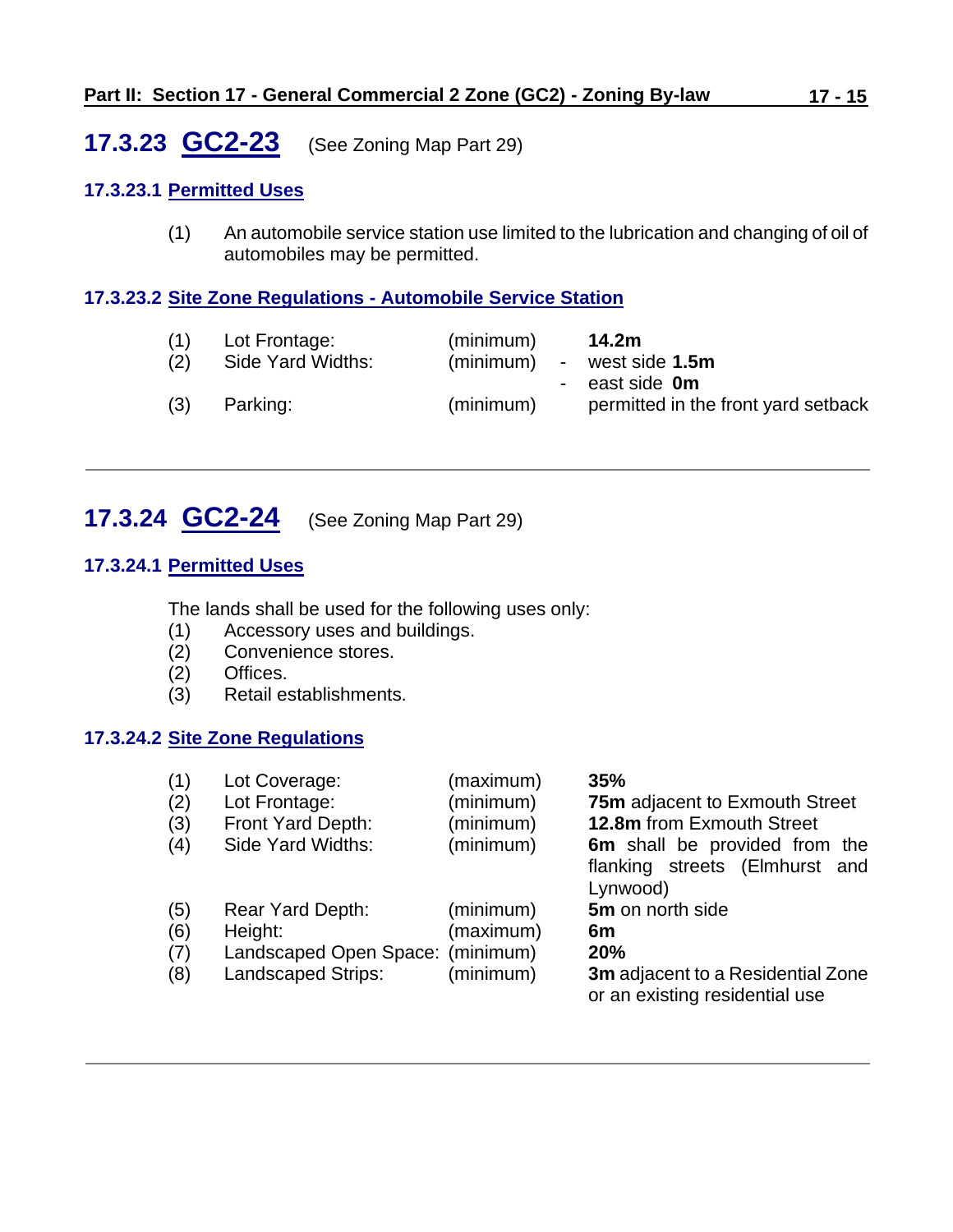### **17 - 16 Part II: Section 17 - General Commercial 2 Zone (GC2) - Zoning By-law**

<span id="page-15-0"></span>**17.3.25 GC2-25** (See Zoning Map Part 29)

#### **17.3.25.1 Permitted Uses**

(1) A service station may be permitted.

### **17.3.25.2 Site Zone Regulations - Automobile Service Station**

| (1)<br>(2)<br>(3)<br>(4) | Lot Area:<br>Lot Frontage:<br>Front Yard Depth:<br>Side Yard Widths:  | (minimum)<br>(minimum)<br>(minimum)<br>(minimum) | 900m <sup>2</sup><br>30 <sub>m</sub><br>15m<br>10m from flanking street and 3m                                                                                                                                                                                                                                                    |
|--------------------------|-----------------------------------------------------------------------|--------------------------------------------------|-----------------------------------------------------------------------------------------------------------------------------------------------------------------------------------------------------------------------------------------------------------------------------------------------------------------------------------|
| (5)<br>(6)<br>(7)<br>(8) | Rear Yard Depth:<br>Lot Coverage:<br>Height:<br>Pump Island, Kiosk or | (minimum)<br>(maximum)<br>(maximum)              | on other side<br>3m<br>35%<br><b>10m</b>                                                                                                                                                                                                                                                                                          |
|                          | Canopy:                                                               | (minimum)                                        | no closer than 5m from a fronting<br>or flanking street and no closer<br>than 10m from the intersection of<br>two streets except that a canopy<br>having a minimum elevation of 4m<br>which does not create a view<br>obstruction, may be located closer<br>than 5m to a streetline or closer<br>than 10m to an intersection of 2 |

streets

## <span id="page-15-1"></span>**17.3.26 GC2-26** (See Zoning Map Part 28)

### **17.3.26.1 Site Zone Provisions**

| (1) | Side Yard Width:                 | (minimum) | on south side                                                                   |
|-----|----------------------------------|-----------|---------------------------------------------------------------------------------|
| (2) | Rear Yard Depth:                 | (minimum) | 0 <sub>m</sub>                                                                  |
| (3) | Landscaped Open Space: (minimum) |           | 10%                                                                             |
| (4) | Parking:                         |           | permitted in required front and                                                 |
|     |                                  |           | flankage side yards                                                             |
| (5) | <b>Access Driveway:</b>          | (minimum) | minimum of <b>7m</b><br>from<br>the<br>a<br>intersecting street lines from East |
|     |                                  |           | <b>Street</b>                                                                   |
| (6) | <b>Landscaped Strips:</b>        | (minimum) | not required adjacent to Exmouth<br>or East Streets                             |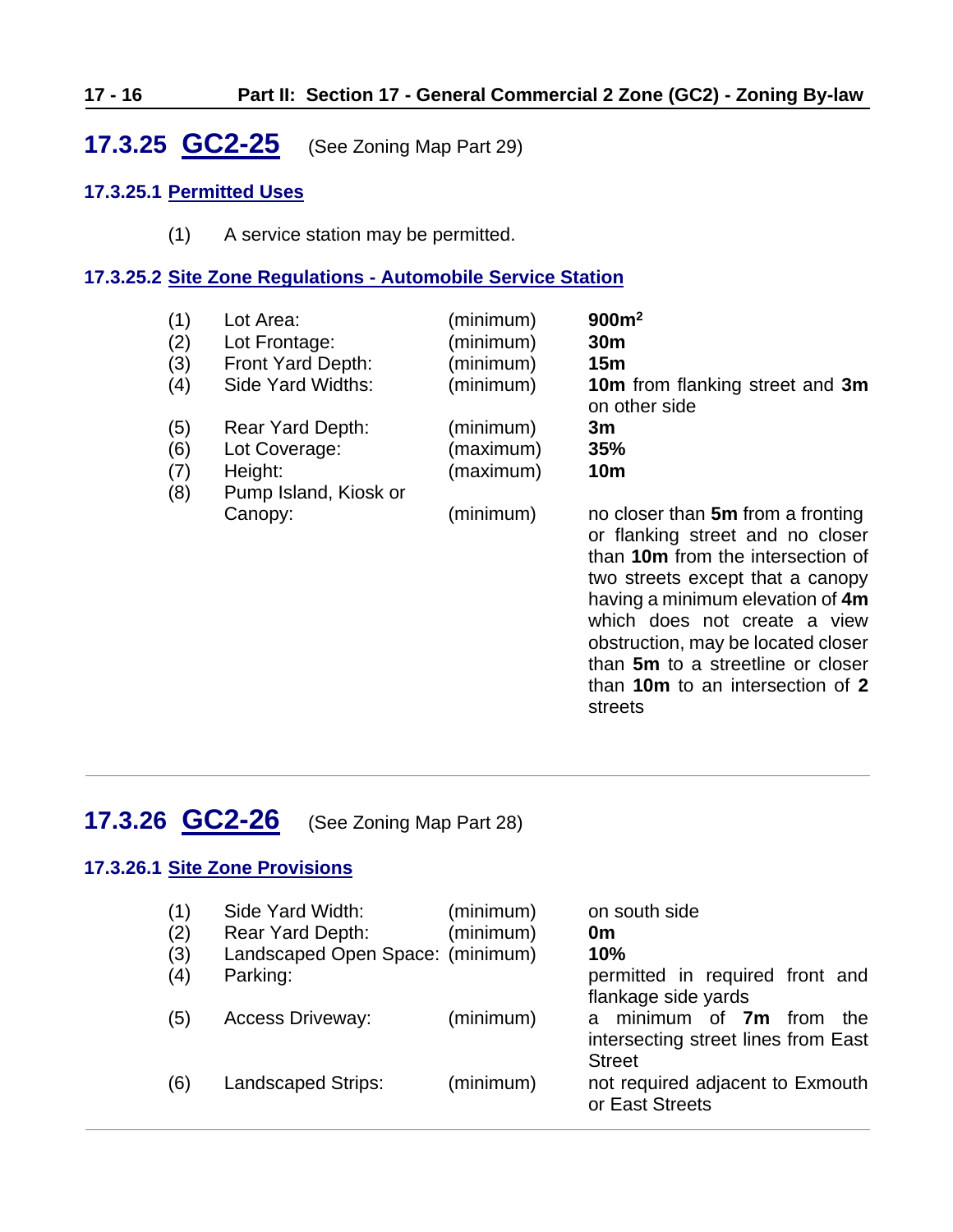# <span id="page-16-0"></span>**17.3.27 GC2-27** (See Zoning Map Part 29)

## **17.3.27.1 Permitted Uses**

The lands may be used for the following uses only:

- (1) Accessory uses.
- (2) Convenience stores.<br>(3) Minor institutions.
- Minor institutions.
- (4) Offices.
- (5) Retail establishments.

### **17.3.27.2 Site Zone Regulations**

| (1) | Lot Frontage:                    | (minimum)                             | 40m adjacent to Exmouth Street                      |
|-----|----------------------------------|---------------------------------------|-----------------------------------------------------|
| (2) | Front Yard Depth:                | (minimum)                             | 6m from Exmouth Street                              |
| (3) | Side Yard Widths:                | (minimum)<br>$\overline{\phantom{a}}$ | <b>9m</b> from Elmhurst Avenue                      |
|     |                                  |                                       | <b>0m</b> from west lot line                        |
| (4) | <b>Rear Yard Depth:</b>          | (minimum)                             | 6m from north lot line                              |
| (5) | Lot Coverage:                    | (maximum)                             | 30%                                                 |
| (6) | Height:                          | (maximum)                             | 6m                                                  |
| (7) | Landscaped Open Space: (minimum) |                                       | 20%                                                 |
| (8) | Landscaped Strips:               | (minimum)                             | existing<br>adjacent to an<br>6m<br>residential use |

## <span id="page-16-1"></span>**17.3.28 GC2-28** (See Zoning Map Part 28)

#### **17.3.28.1 Site Zone Regulations**

| (1)<br>(2) | Rear Yard Depth:<br>Parking:     | (minimum)<br>(minimum) | <b>Om</b> adjacent to the west lot line<br>17 parking spaces are permitted in<br>the required front and side yard<br>setbacks from East and Exmouth<br>Streets respectively |
|------------|----------------------------------|------------------------|-----------------------------------------------------------------------------------------------------------------------------------------------------------------------------|
| (3)        | Landscaped Open Space: (minimum) | (minimum)              | 10%                                                                                                                                                                         |
| (4)        | <b>Landscaped Strips:</b>        |                        | not required                                                                                                                                                                |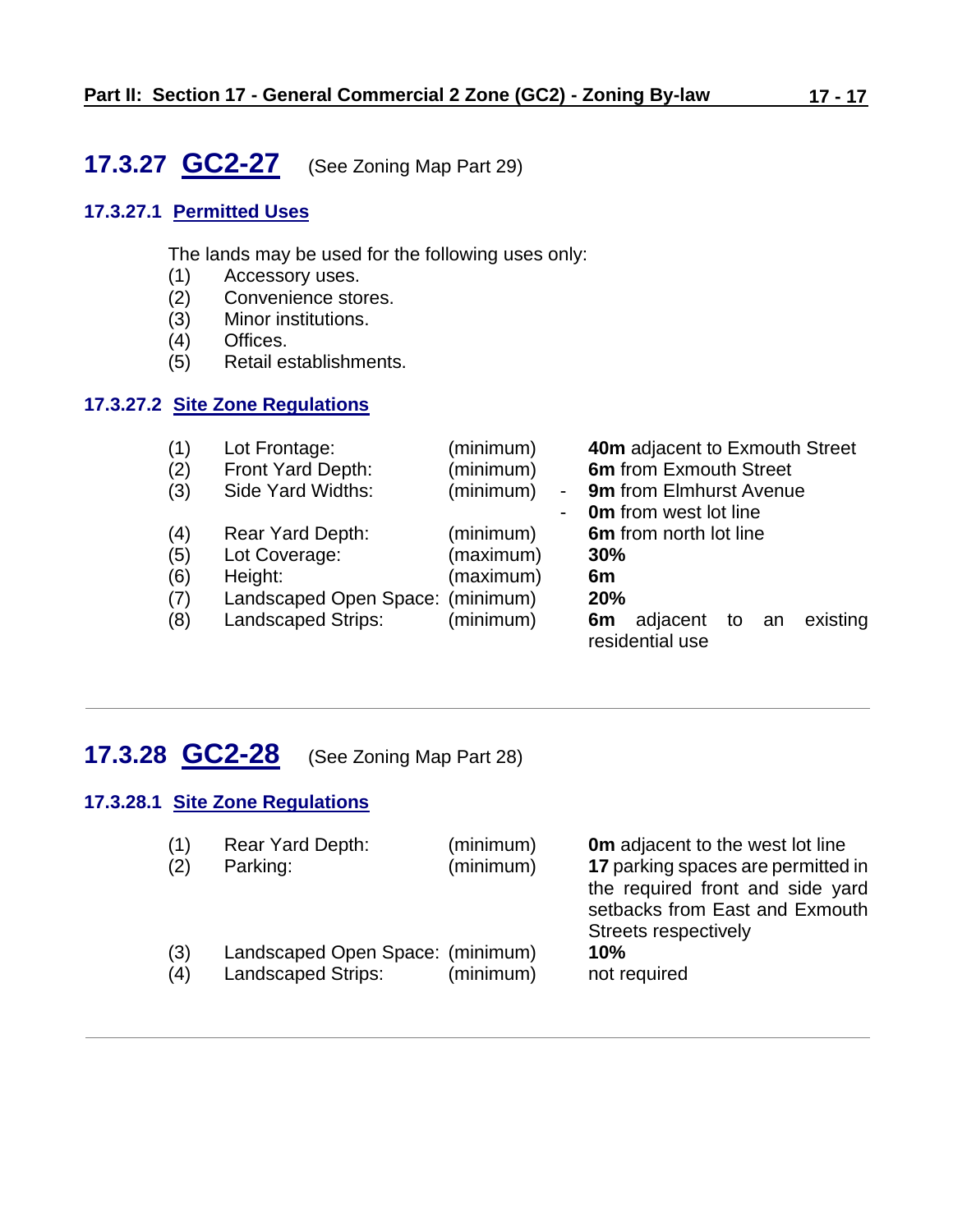#### **17 - 18 Part II: Section 17 - General Commercial 2 Zone (GC2) - Zoning By-law**

## <span id="page-17-0"></span>**17.3.29 GC2-29** (See Zoning Map Part 28)

#### **17.3.29.1 Site Zone Regulations**

| (1) | Lot Coverage:                    | (maximum) | 34%                                                                             |
|-----|----------------------------------|-----------|---------------------------------------------------------------------------------|
| (2) | Landscaped Open Space: (minimum) |           | $0\%$                                                                           |
| (3) | Parking:                         | (minimum) | 5 parking spaces permitted in front<br>yard with access to East Street          |
| (4) | Traffic Aisle:                   | (minimum) | a 3.81m wide two-way traffic aisle<br>permitted on the south side of the<br>lot |
| (5) | Driveway:                        | (maximum) | 18 <sub>m</sub>                                                                 |

*(31/2003)*

## <span id="page-17-1"></span>**17.3.30 GC2-30** (See Zoning Map Part 38)

#### **17.3.30.1 Permitted Uses**

- (1) Art galleries.
- (2) Bake shops.
- (3) Colleges and Universities.
- (4) Commercial schools.
- (5) Commercial recreation establishments (indoor).
- (6) Community centres.
- (7) Crisis care facilities.
- (8) Daycare centres.
- (9) Laundromats.
- (10) Libraries.
- (11) Minor institutions.
- (12) Financial institutions.
- (13) Museums.
- (14) Newspaper and printing establishments.
- (15) Offices.
- (16) Parking lots.
- (17) Personal service establishments.
- (18) Pharmacies.
- (19) Place of Worship.
- (20) Repair and rental establishments.
- (21) Residential conversion of an existing commercial building.
- (22) Retail establishments excluding department stores.
- (23) Service establishments.
- (24) Studios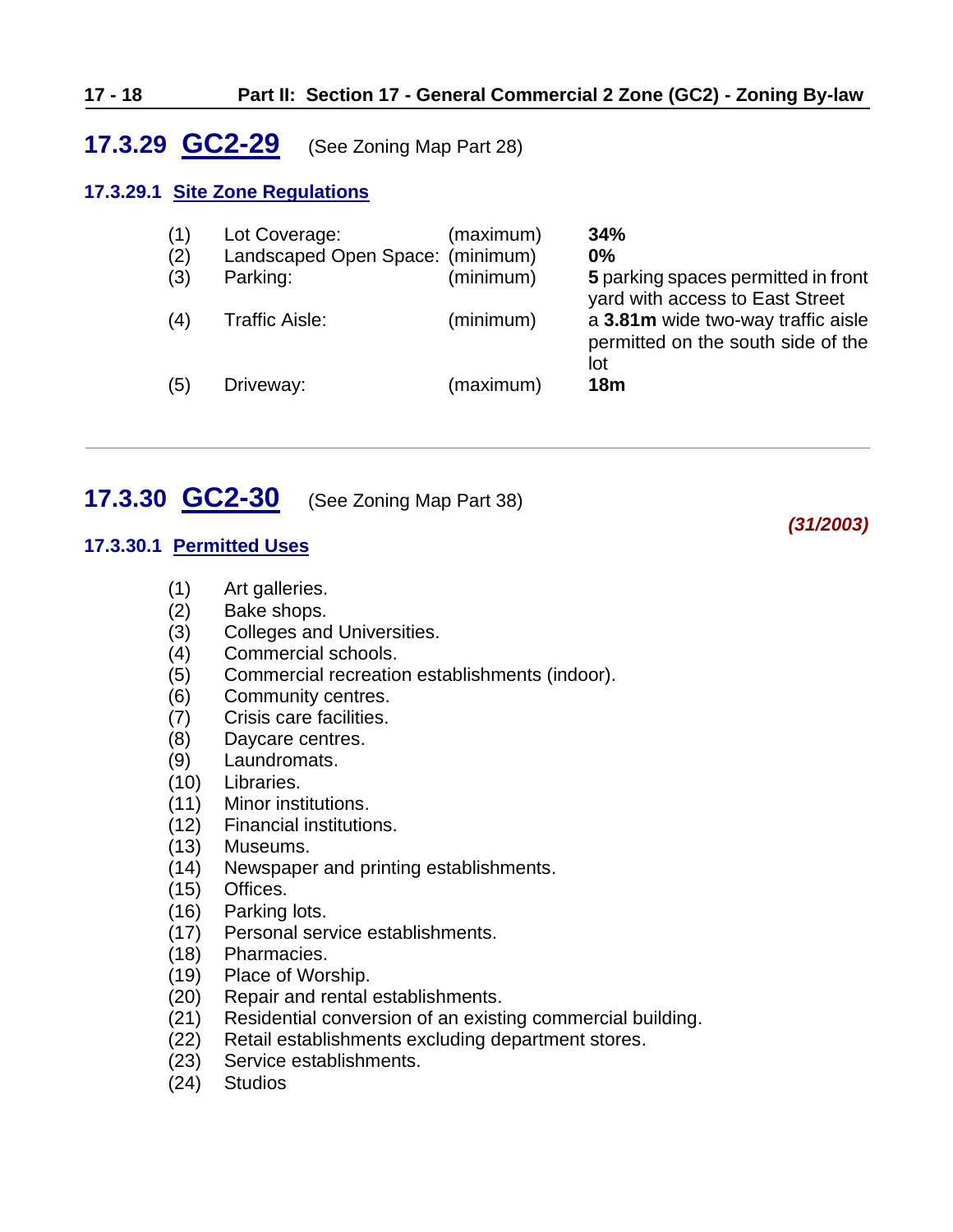#### **17.3.30.2 Site Zone Regulations**

| (1)<br>(2)<br>(3) | Lot Area:<br>Lot Frontage:<br>Setbacks: | (minimum)<br>(minimum)<br>(minimum) | 2,800m <sup>2</sup><br>35 <sub>m</sub><br>setbacks of the existing<br>The<br>building shall be maintained |
|-------------------|-----------------------------------------|-------------------------------------|-----------------------------------------------------------------------------------------------------------|
| (4)               | Driveways:                              | (maximum)                           | 2                                                                                                         |
| (5)               | <b>Landscaped Strips:</b>               | (minimum)                           | 3m along Christina Street, Durand<br>Street and along the rear lot line                                   |
| (6)               | Landscaped Open Space: (minimum)        |                                     | 15%                                                                                                       |
| (7)               | Lot Coverage:                           | (maximum)                           | 30%                                                                                                       |
| (8)               | Height:                                 | (maximum):                          | The height of the existing building<br>shall be maintained                                                |

## <span id="page-18-0"></span>**17.3.31 GC2-31** (See Zoning Map Part 38)

*(63/2003)*

## **17.3.31.1 Permitted Uses**

- (1) Those uses set out in **Section 17.1**.
- (2) A design and production centre comprised of an office, a product design studio, a retail establishment, a production facility, a warehouse and a shipping facility which has as its principal purpose the design, production and sale of clothing, costumes and accessories as toys and educational resources.

### **17.3.31.2 Site Zone Regulations - Design and Production Centre**

| (1) | Setbacks: | (minimum) | as existing on the date of passing<br>of this By-law                          |
|-----|-----------|-----------|-------------------------------------------------------------------------------|
|     | Parking:  | (minimum) | Retail 1 per 20m <sup>2</sup><br>All other Components 1 per 100m <sup>2</sup> |